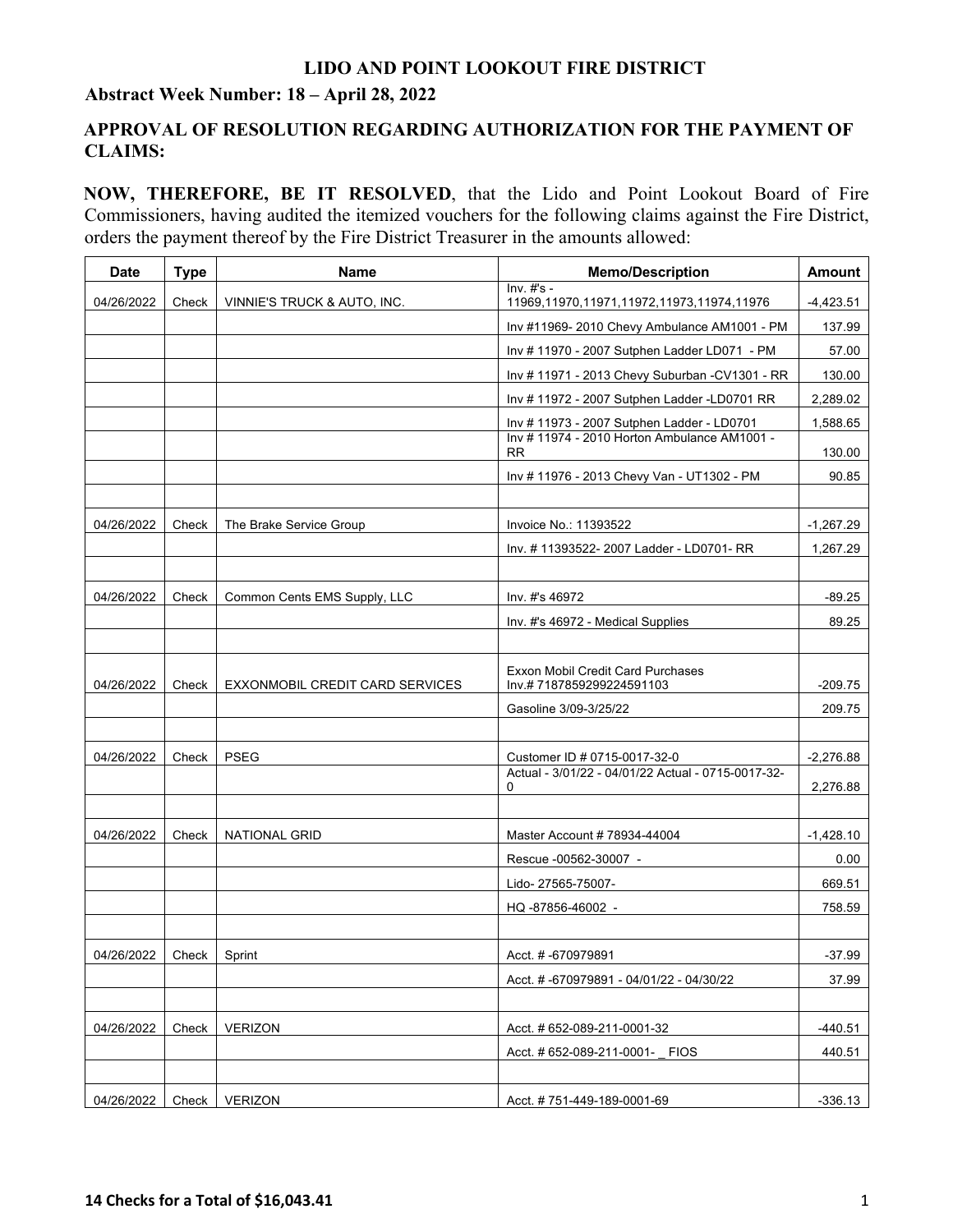# **LIDO AND POINT LOOKOUT FIRE DISTRICT**

# **Abstract Week Number: 18 – April 28, 2022**

|                                                                                            |       |                                                          | Acct. #751-449-189-0001-69                           | 336.13      |  |  |  |
|--------------------------------------------------------------------------------------------|-------|----------------------------------------------------------|------------------------------------------------------|-------------|--|--|--|
|                                                                                            |       |                                                          |                                                      |             |  |  |  |
| 04/26/2022                                                                                 | Check | South Shore Fire & Safety Equipment<br>Distributors Inc. | Inv. # 0147245 - Ticket #'s 637838,637845,644855     | $-401.05$   |  |  |  |
|                                                                                            |       |                                                          | Inv. # 0147245 - Ticket #'s 637838,637845,644855     | 401.05      |  |  |  |
|                                                                                            |       |                                                          |                                                      |             |  |  |  |
| 04/26/2022                                                                                 | Check | Air Purifiers, Inc.                                      | Invoice# 21552                                       | $-775.00$   |  |  |  |
|                                                                                            |       |                                                          | INV. # 21552 - Service - Ladder LD0701               | 775.00      |  |  |  |
|                                                                                            |       |                                                          |                                                      |             |  |  |  |
| 04/26/2022                                                                                 | Check | Island Occupational Medical Resources, P.C.              | Inv. #68256                                          | $-370.00$   |  |  |  |
|                                                                                            |       |                                                          | Inv. # 68256 - Physical, Lab, Mask fit - J Arana     | 370.00      |  |  |  |
|                                                                                            |       |                                                          |                                                      |             |  |  |  |
| 04/26/2022                                                                                 | Check | Cassone Trailer & Container                              | Invoice # R-1907445                                  | $-175.82$   |  |  |  |
|                                                                                            |       |                                                          | Inv. # R-1907445 - Trailer Damages                   | 175.82      |  |  |  |
|                                                                                            |       |                                                          |                                                      |             |  |  |  |
| 04/26/2022                                                                                 | Check | <b>CHASE</b>                                             | Credit Card 4246315245674401                         | $-3,812.13$ |  |  |  |
|                                                                                            |       |                                                          | 03/31 - PC Richard & Son - A Richter                 | 1,817.05    |  |  |  |
|                                                                                            |       |                                                          | 04/15 - BKGBOOKING.com Hotel - Indiana C<br>Thompson | 1.995.08    |  |  |  |
|                                                                                            |       |                                                          |                                                      |             |  |  |  |
| 14 Checks to be Printed for A Total of \$16,043.41<br>NO ENTRIES APPEAR BELOW THIS SECTION |       |                                                          |                                                      |             |  |  |  |
|                                                                                            |       |                                                          |                                                      |             |  |  |  |